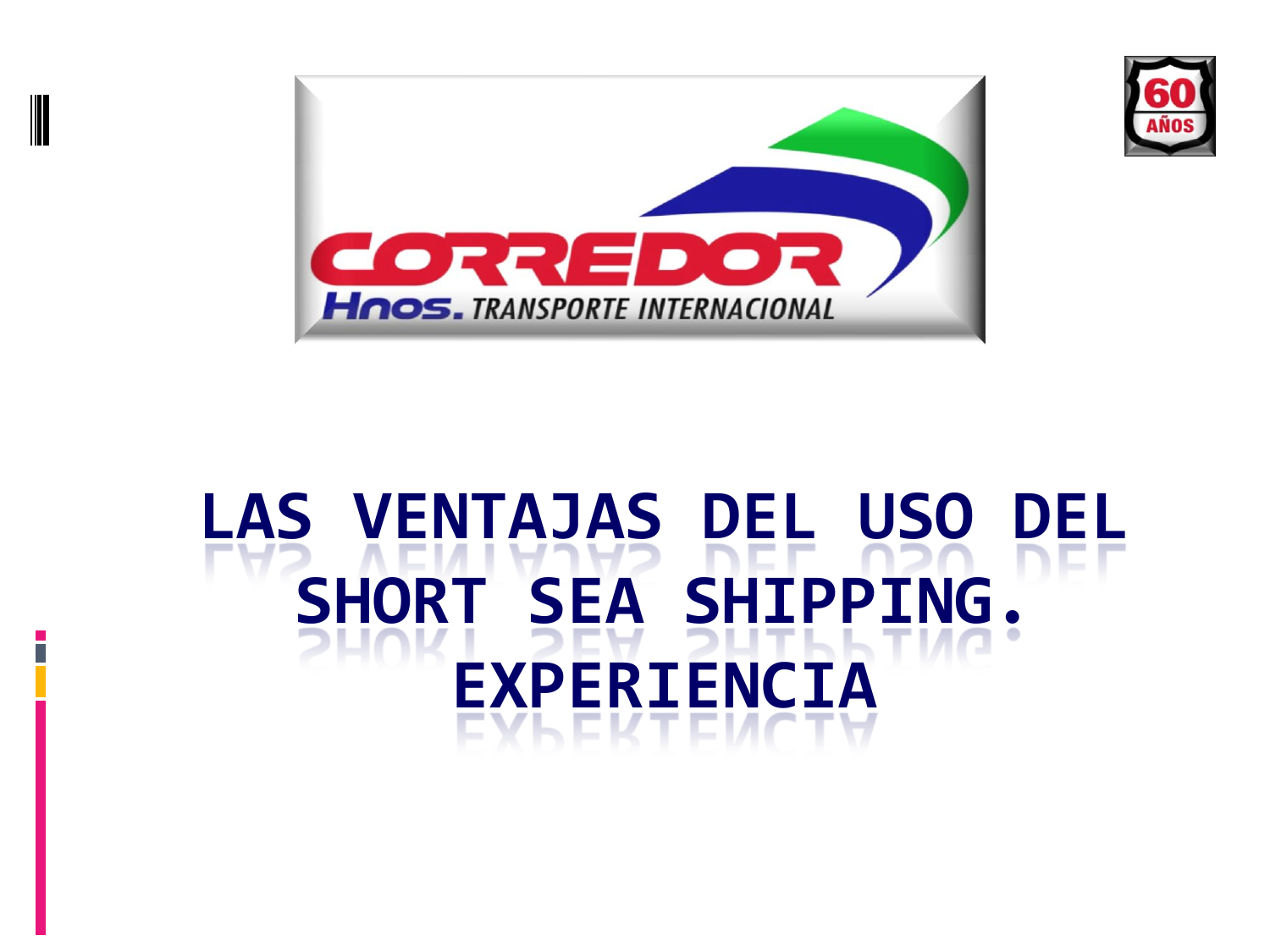

### EMPRESA FUNDADA EN 1953

### 60 AÑOS EN EL SECTOR DEL TRANSPORTE INTERNACIONAL DE MERCANCIAS

## 90 VEHICULOS PROPIOS + AGENCIA DE TRANSPORTE

# TODOS LOS FRIGOS CON MOTOR ELECTRICO





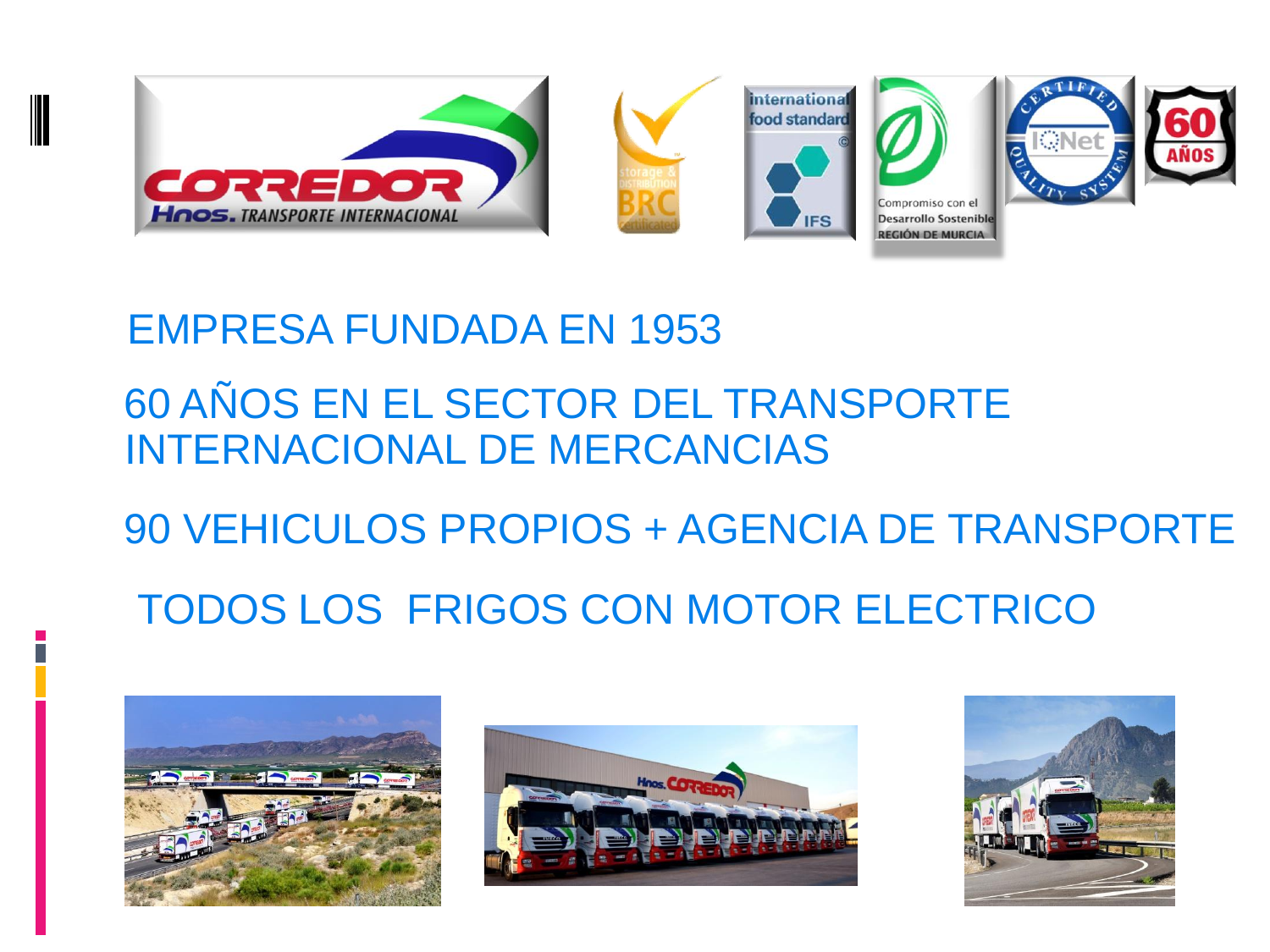



TOTAL DE VIAJES REALIZADOS EN 2012 12.500 VIAJES (EXPORT. IMPORT.)

•INGLATERRA •ALEMANIA •HOLANDA •POLONIA •REPUBLICA CHECA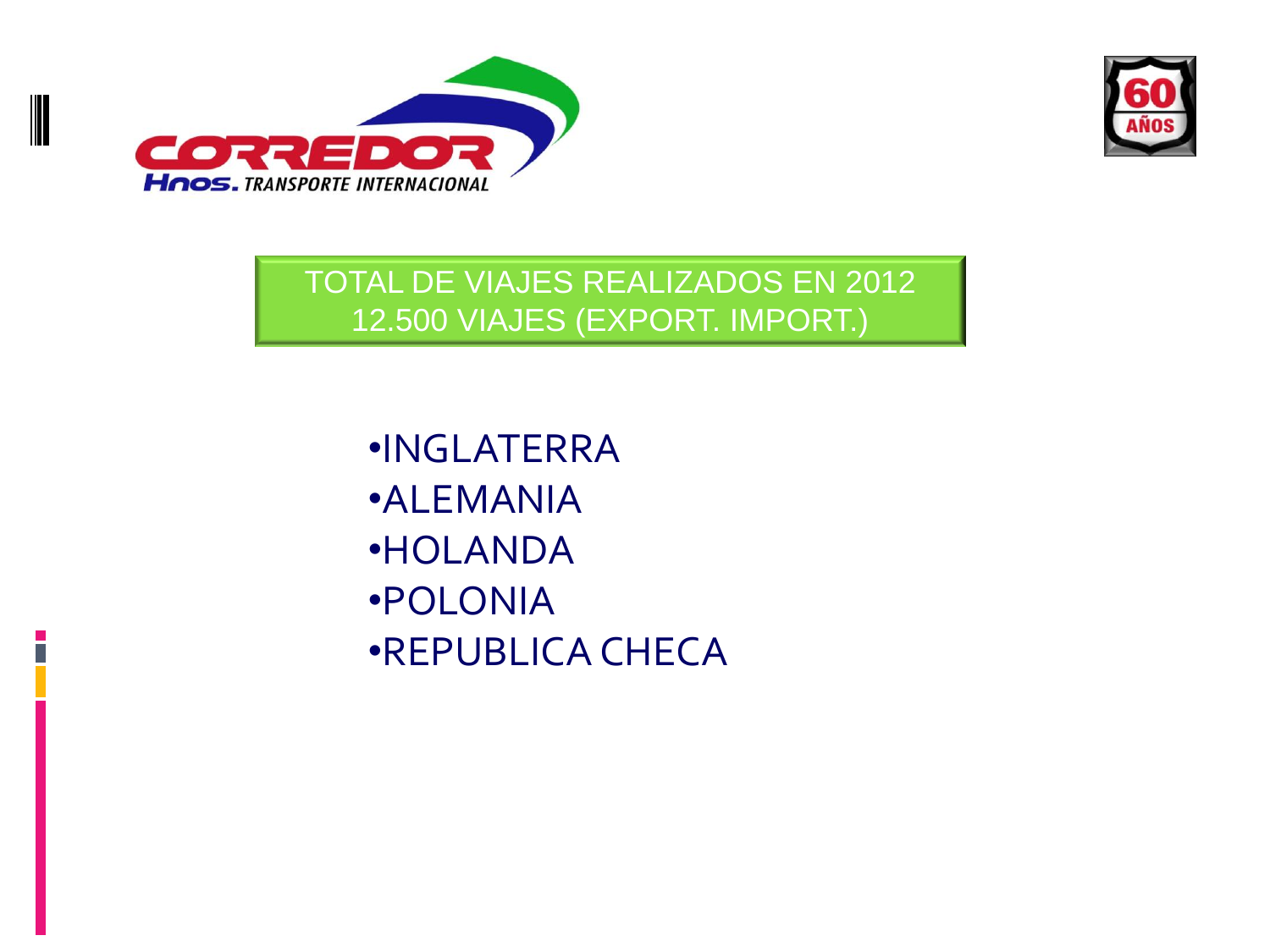



# **MOTIVOS QUE NOS LLEVAN A PLANTEAR EL SSS AÑOS 2006-2007**

 CARNET POR PUNTOS TACOGRAFO DIGITAL



 $-20\%$ PRODUCTIVIDAD

- REGLAMENTO 561 (ABRIL 2007)
- BAREMO SANCINADOR
- 180.000 km/camión/año



150.000 km/camión año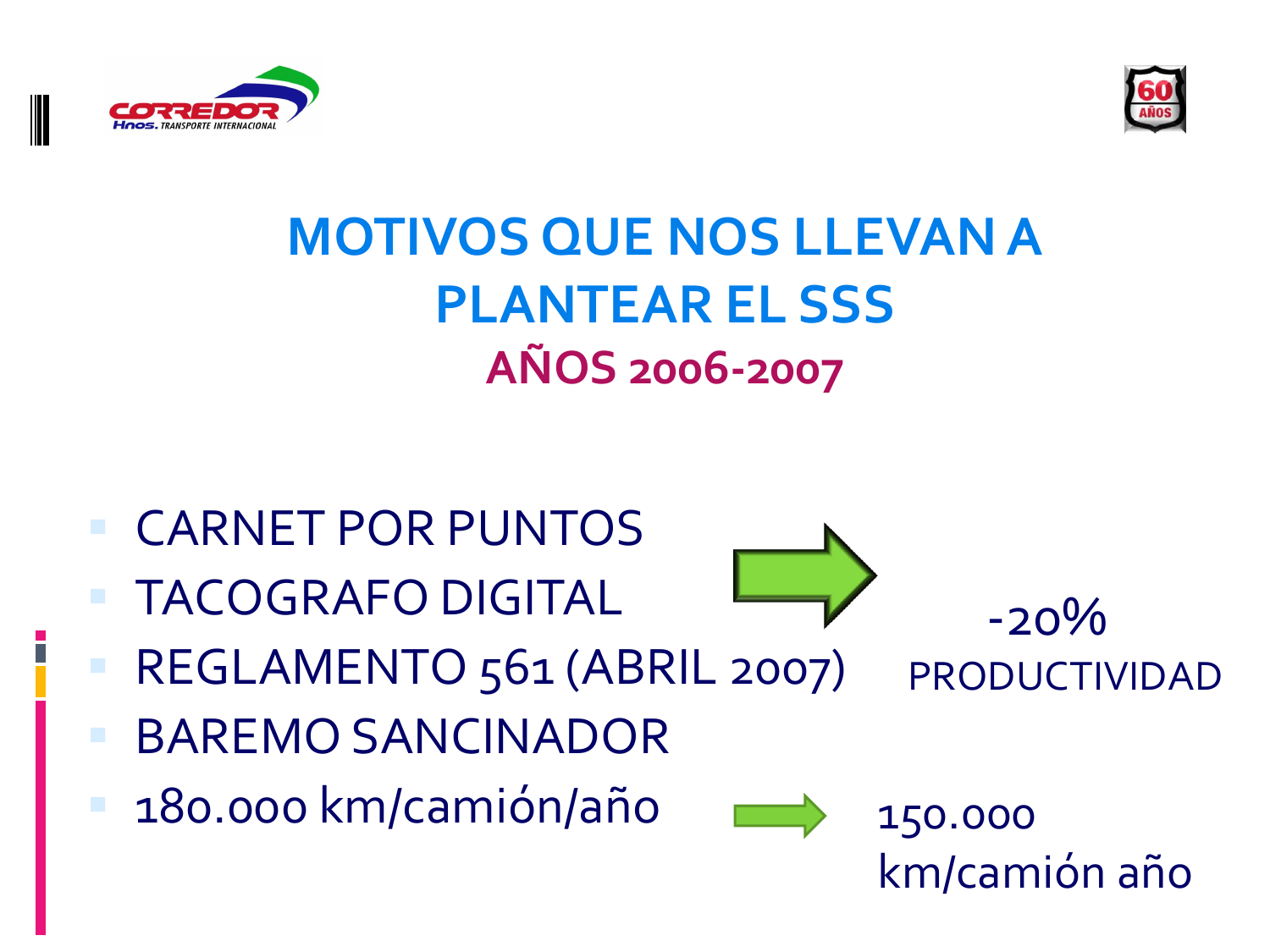



# **CAMBIO EN EL MODELO DE GESTION**

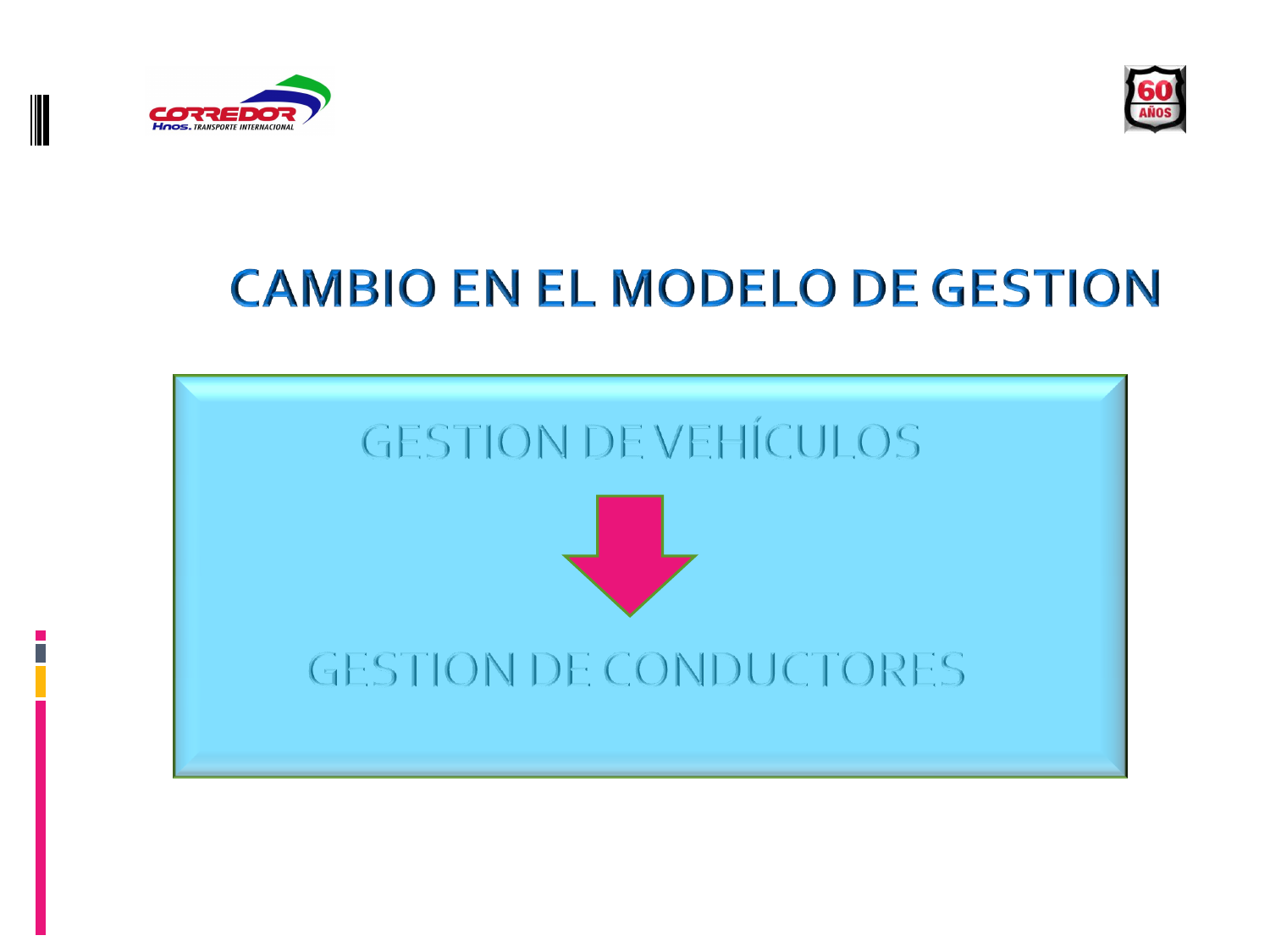



# ¿QUÉ HACER PARA INTENTAR MINIMIZAR LA PERDIDA DE PRODUCTIVIDAD?.

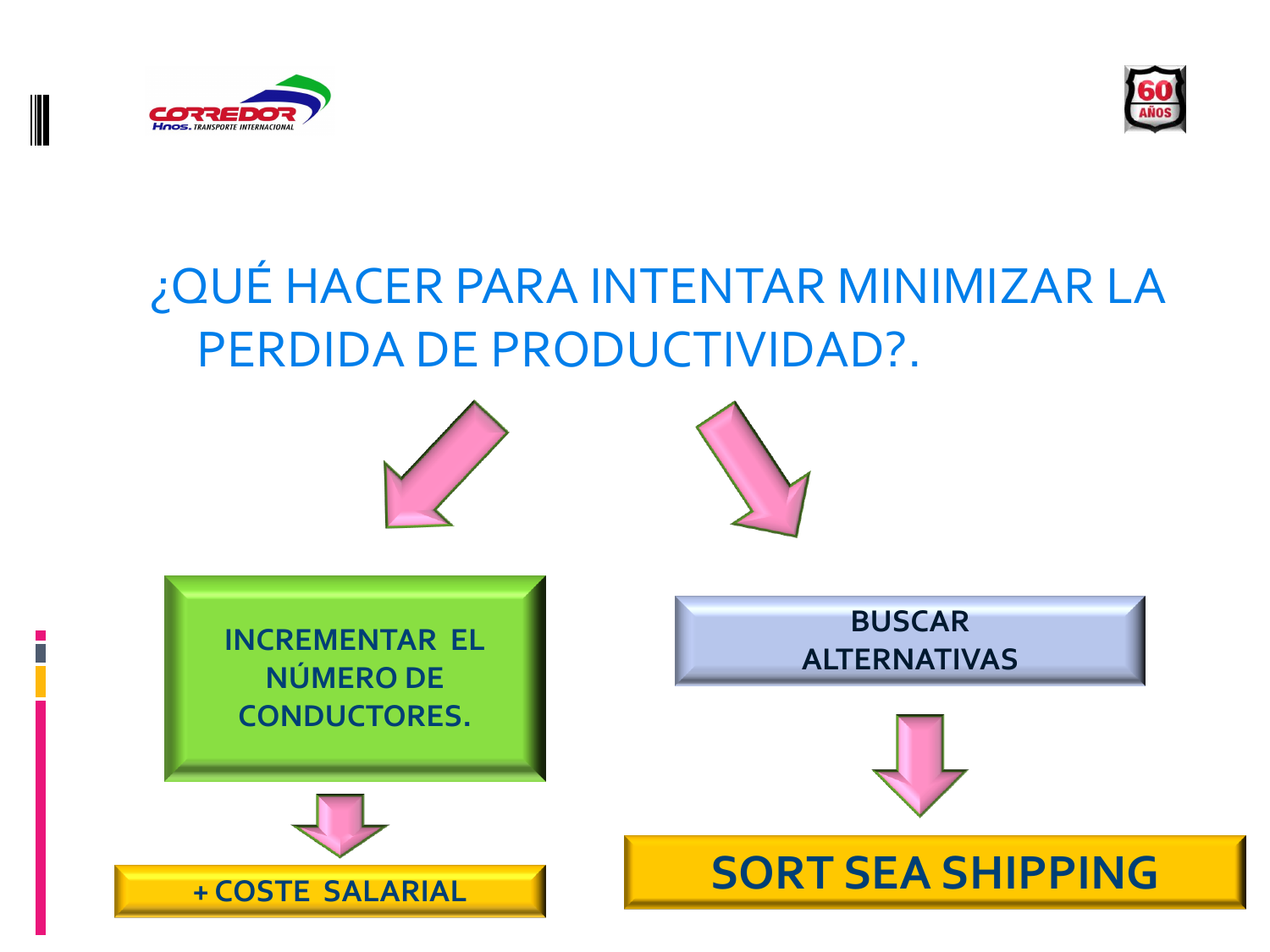



# ESTUDIO PREVIO AL USO DEL SHORT SEA SHIPPING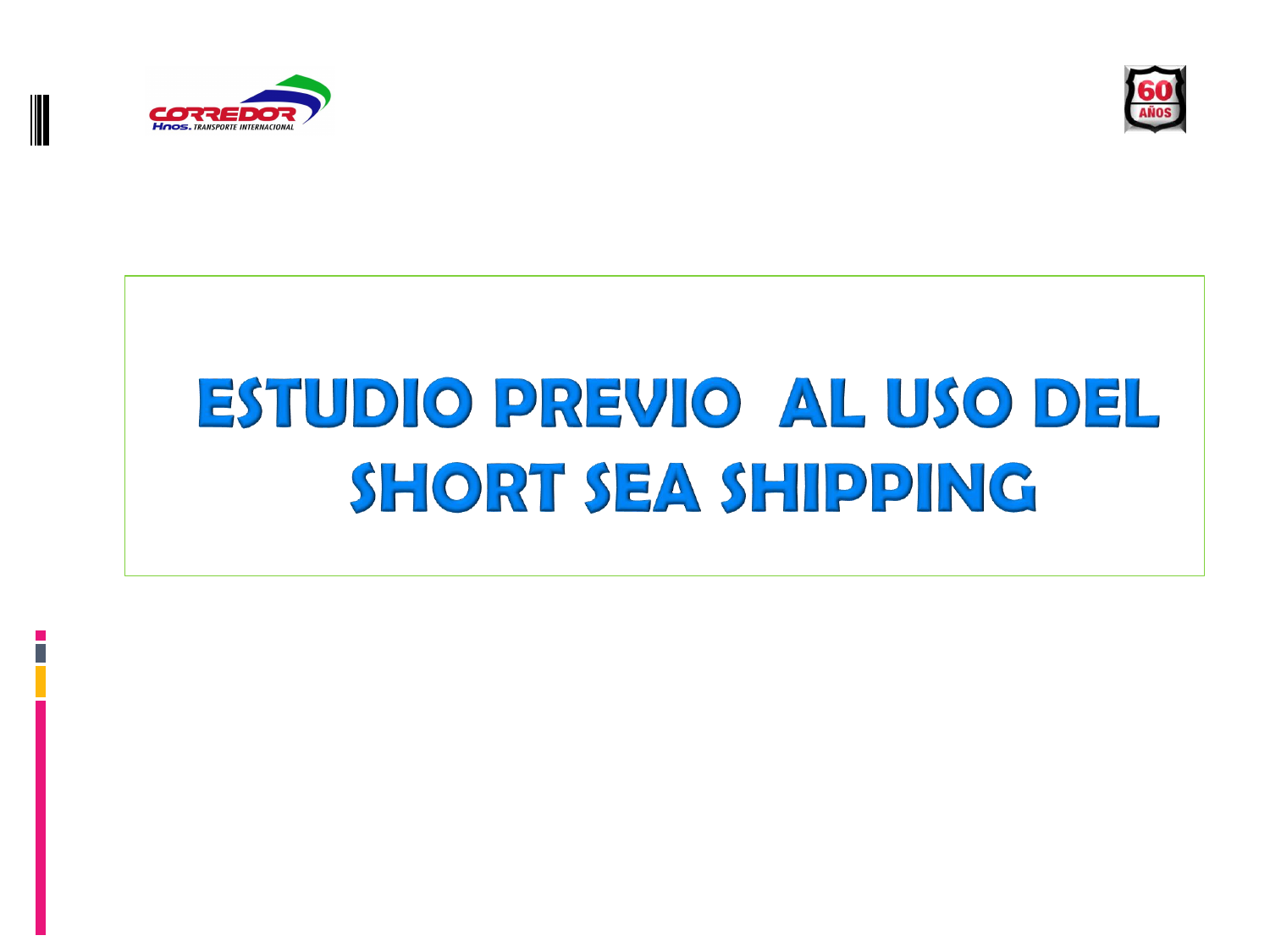



# **1º TIEMPO DE TRANSITO**



#### TIEMPO DE EMBARQUE TIEMPO POR CARRETERA

CUMPLIR CON LOS PLAZOS DE ENTREGA DEL CLIENTE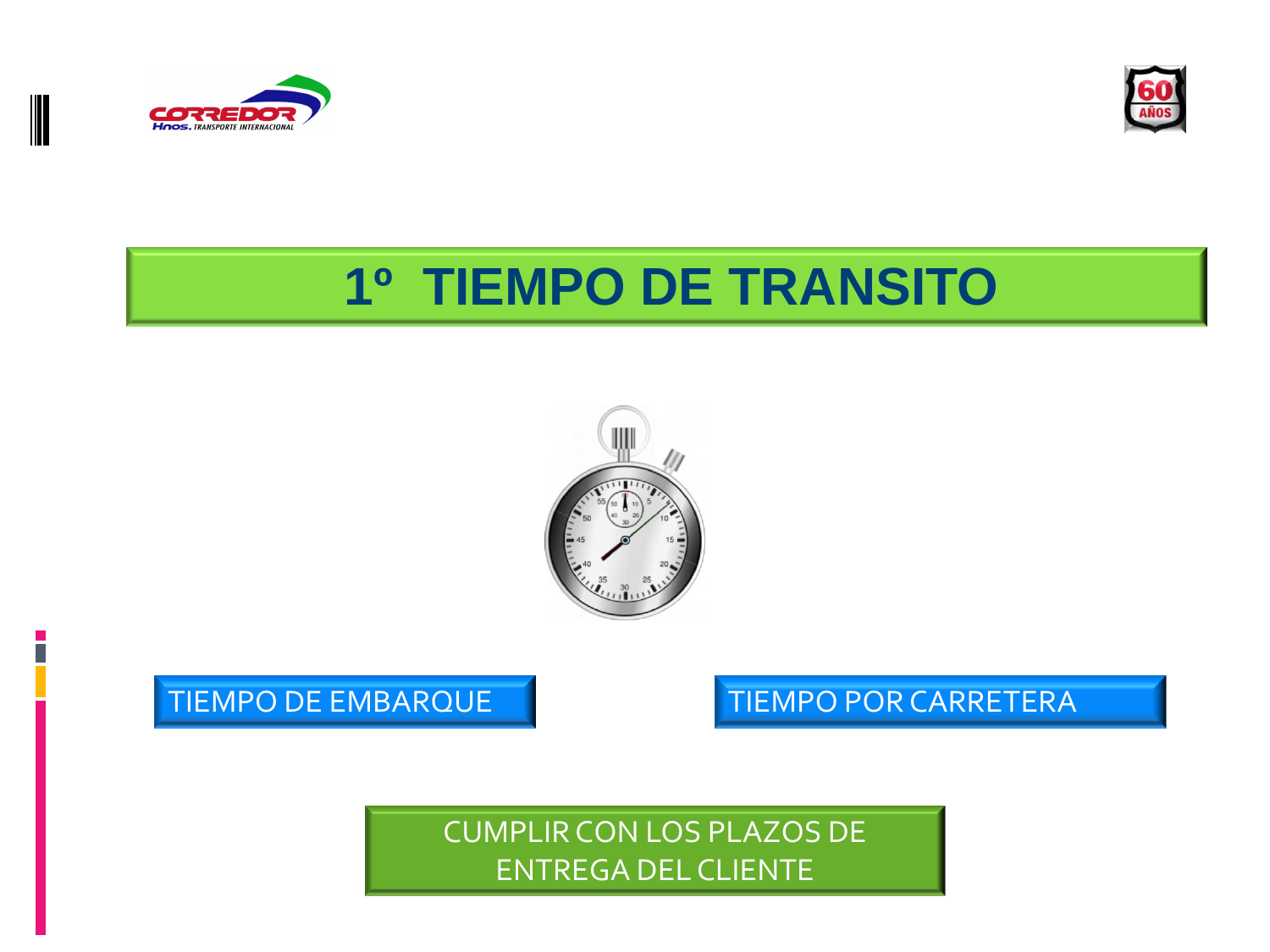



#### 2º ESTUDIO DE COSTES



**COMBUSTIBLE NEUMATICOS AUTOPISTA SANCIONES** ETC.....



**PRECIO TRAVESIA**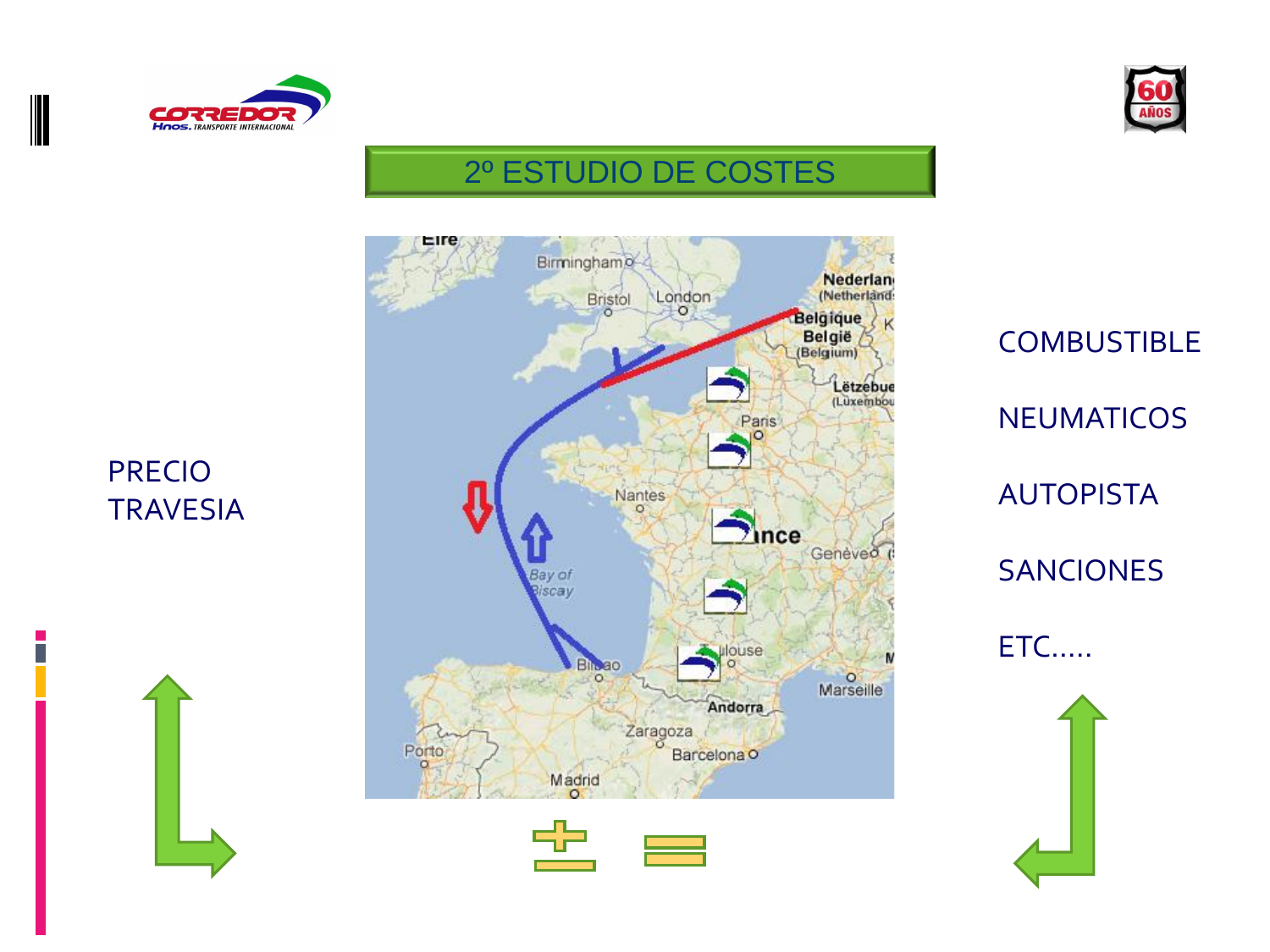



3º CONDICIONES DE TRAVESIA

#### •SEGURIDAD (SEGURO DE MERCANCÍAS Y VEHÍCULO)

#### •CONFORTABILIDAD DEL CONDUCTOR

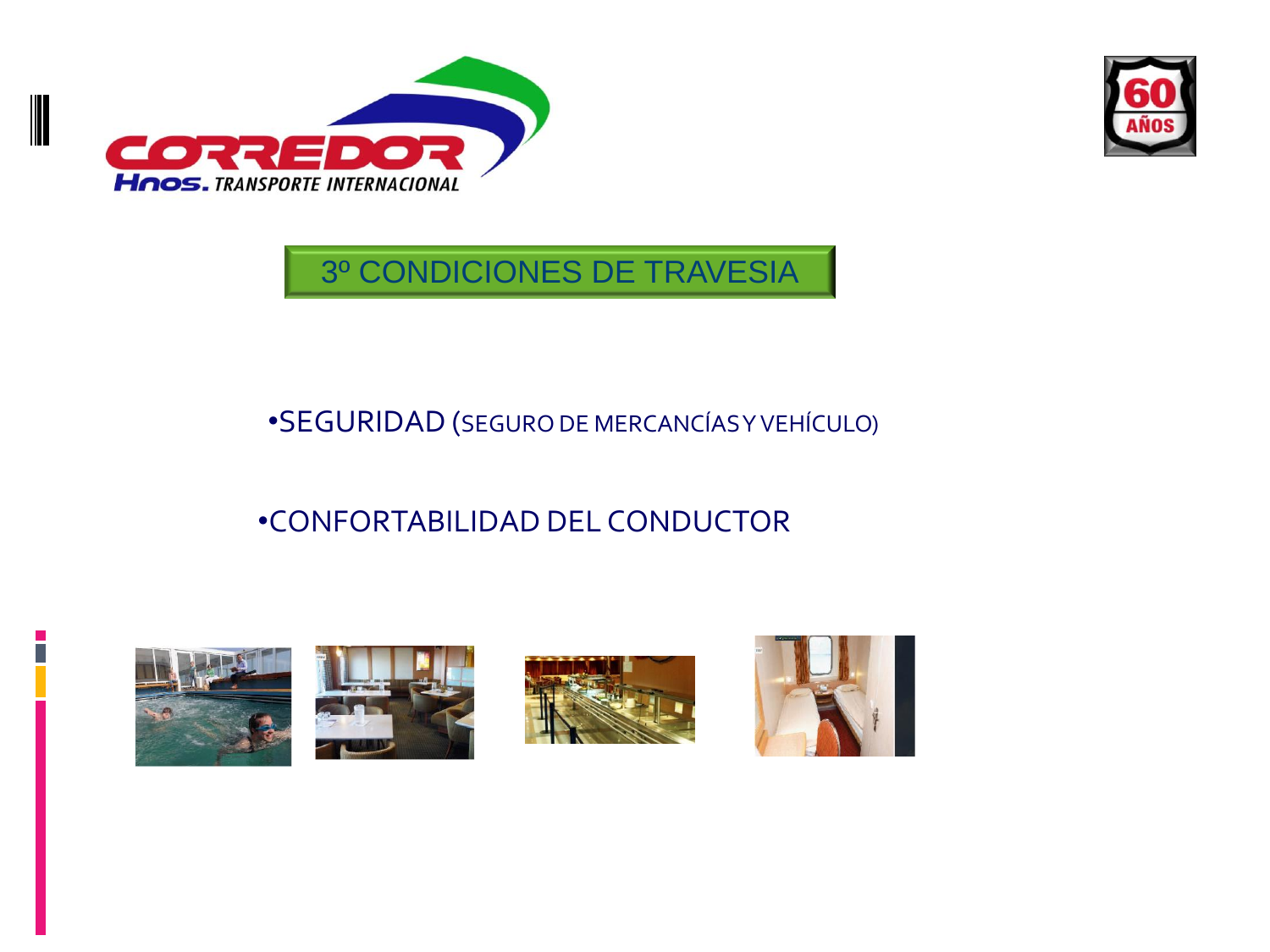



**VENTAJAS DEL SHORT SEA SHIPPING**

- SEGURIDAD Y FIABILIDAD DEL SERVICIO.
- DESCANSO DEL CONDUCTOR DURANTE LA TRAVESIA.
- **BUENA CONEXIÓN CON OTROS PUERTOS.**
- **SATISFACCION DEL CONDUCTOR.**
- SEGURO DE TRAVESÍA.
- **FLEXIBILIDAD EN LAS HORAS BISEMANALES** (EXPORT-IMPORT.) Y DESCANSO 24 HORAS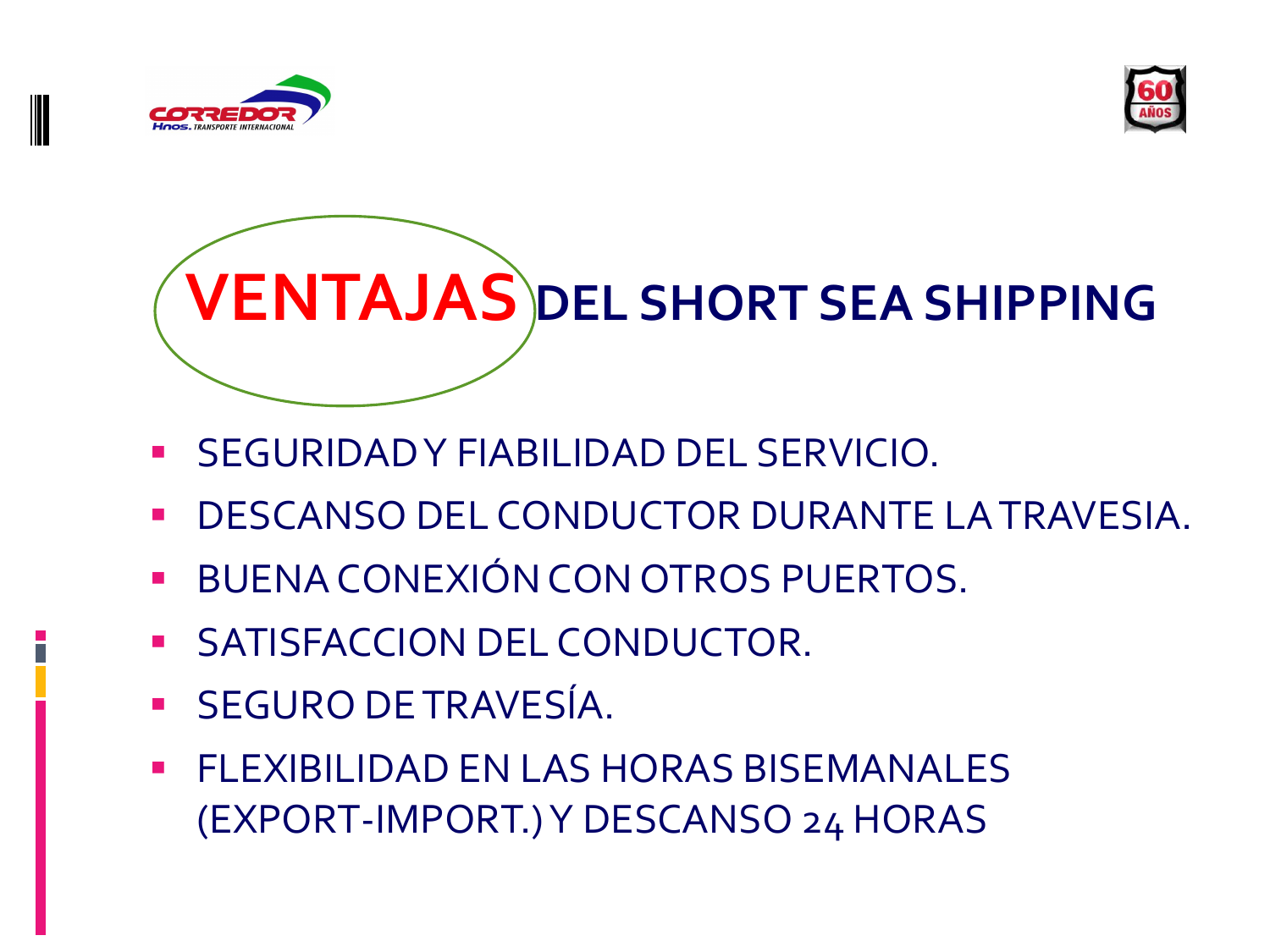



### **CONDUCCION BISEMANAL 90 H.**





**DESCANSO** 24 HORAS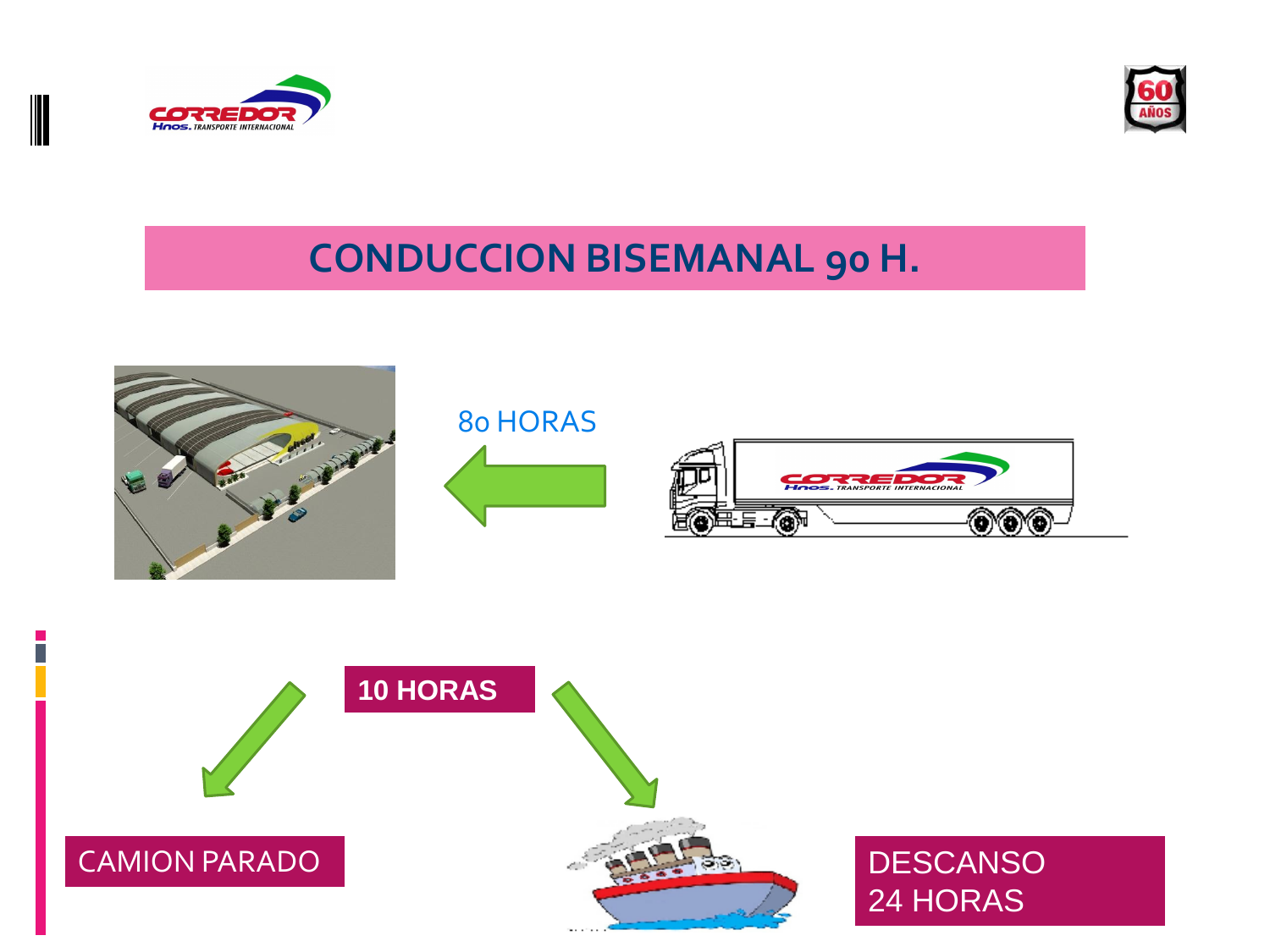



#### **ITINERARIOS**

# BILBAO-PORTSMOUTH-POOLE

# SANTANDER-PORTSMOUTH-POOLE

BILBAO-ZEEBRUGGE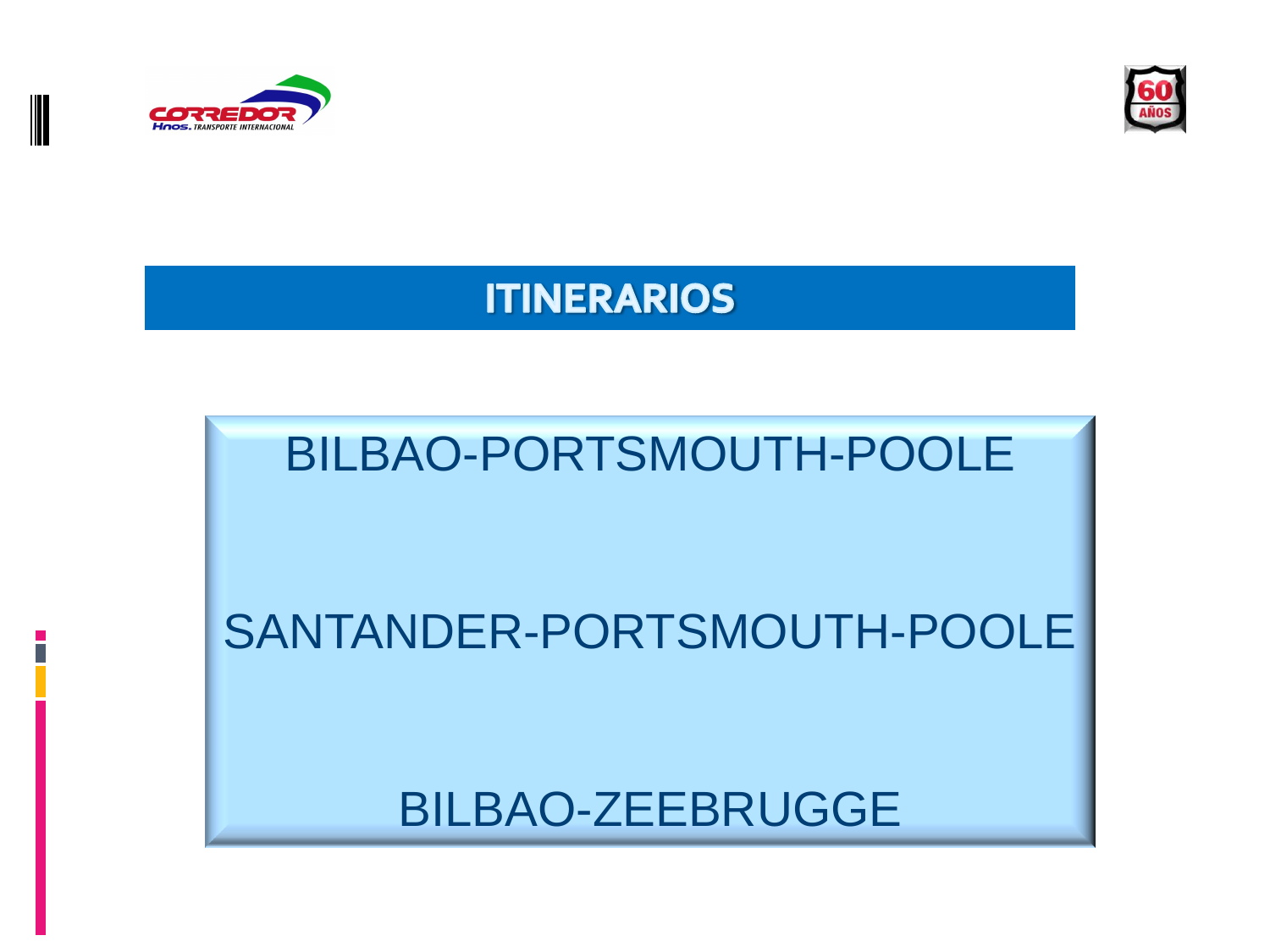



#### PUERTO DE CARTAGENA

#### POTENCIAR LA UTILIZACION DEL PUERTO DE CARTAGENA PARA LA ZONA ORIENTAL EUROPEA, PAISES DEL ESTE….



•PROXIMIDAD AL PUERTO.

•POTENCIAL EXPORTADOR DE LA REGION (228.000 viajes/año)

•PROVINCIAS LIMITROFES CON GRAN POTENCIAL EXPORTADOR (ALICANTE Y ALMERIA)

•CONEXIÓN CON EL NORTE DE AFRICA (EXPORT)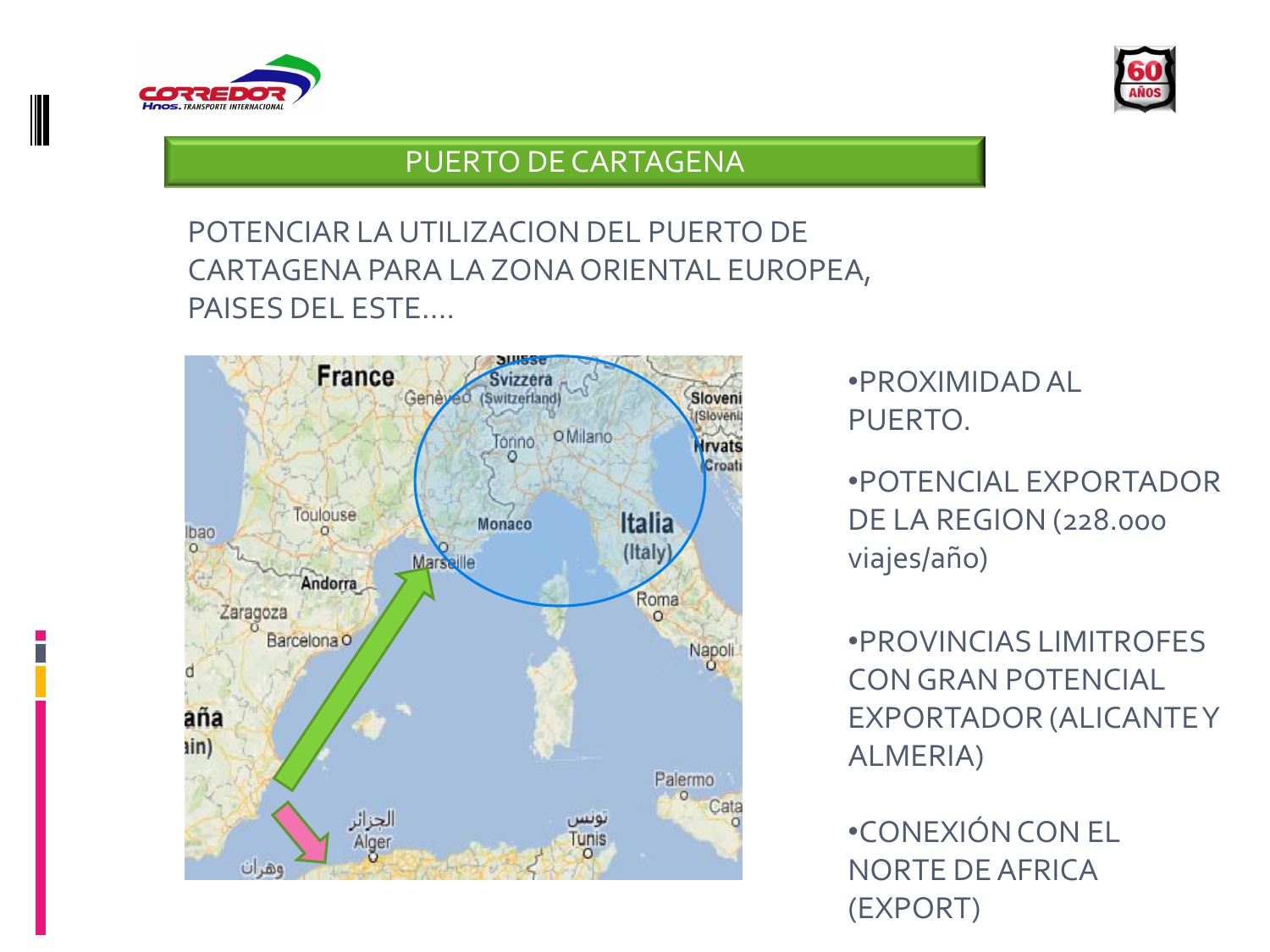



# DOS FORMAS DE EXPLOTACION DEL S.S.S.



## COMPAÑEROS DE VIAJE | COMPETIDORES POR LOS VIAJES EXPORT.-IMPORT.



#### **CONTENEDORES**

#### FERRY-CRUCERO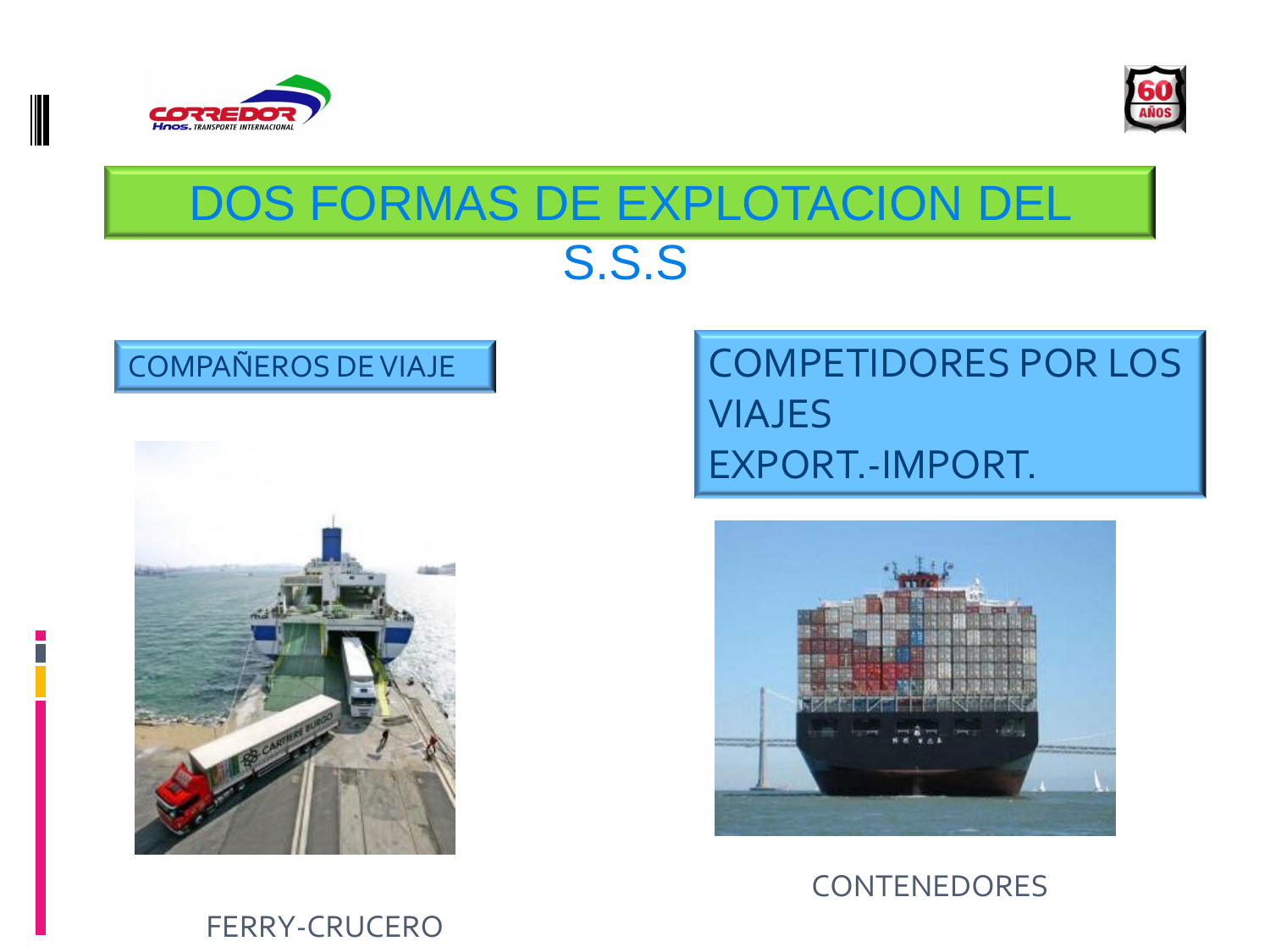



# MEJORAS A TENER EN CUENTA

- MAYOR PROTAGONISMO DE LAS EMPRESAS DE TRANSPORTE
- MAS INTEGRACION EN EL PROGRAMA MARCO POLO
- RELACION NAVIERAS -TRANSPORTISTAS